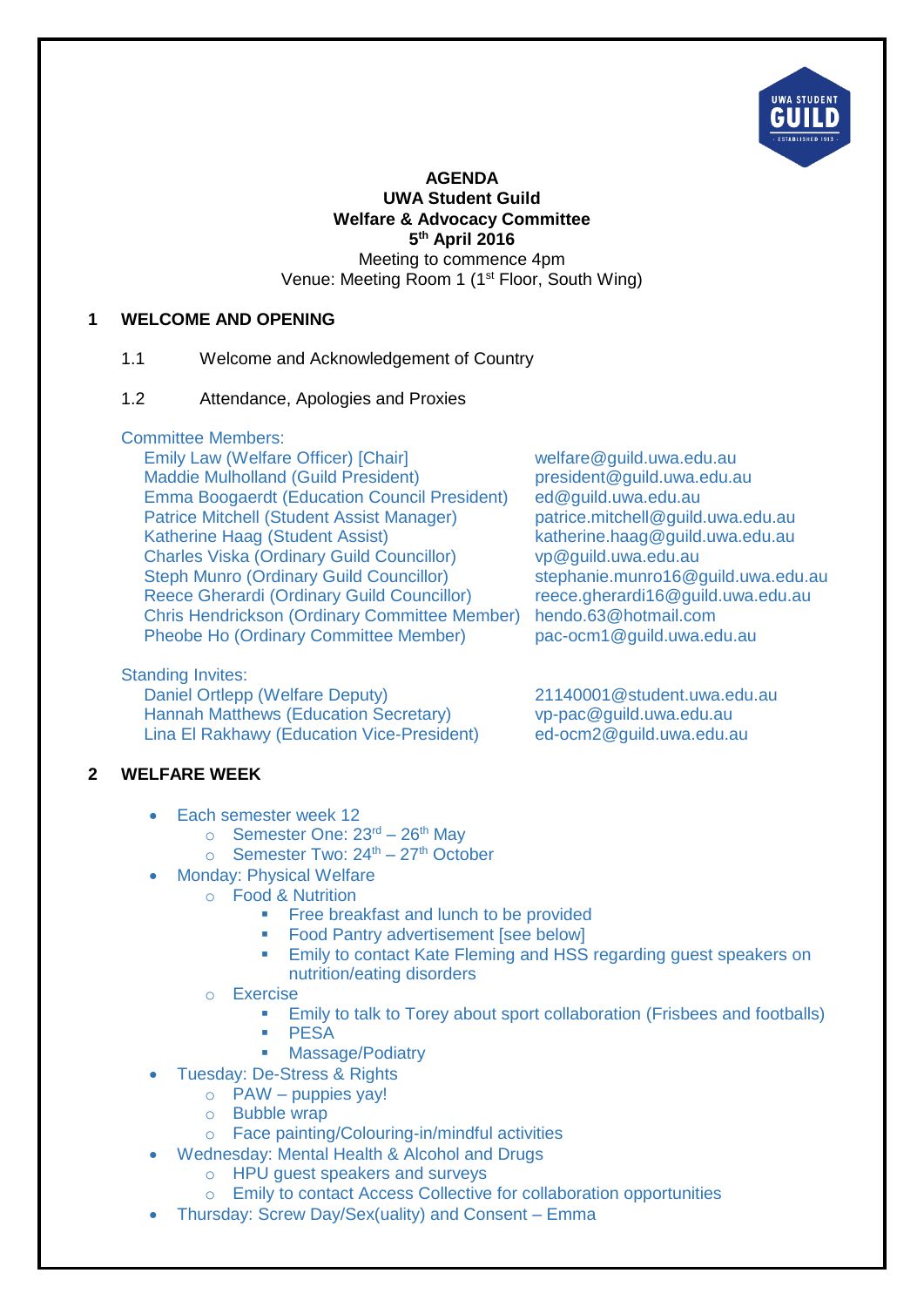- o HPU/REACH Health checks
- o STI/preventive information
- o Emily to talk to Laura about Women's Department collaboration
- o Melbourne and Syndey run a similar 'Rad Sex and Consent Week'
	- Advertised as "The Sex Ed you never got in school"
		- Consent workshops
		- How to make your own sex toys
		- Mapping periods
		- Workshops run by Transgender Victoria
		- Centre Against Sexual Assault
		- HIV/AIDS
		- Introductions to asexuality
		- Race and relationships
		- Sexuality and sexual health
		- Fuckability (workshop on disability, sex, power and kink)
	- Program has been taken up by Monash and La Trobe University
- Student Assist to roster an officer for each day of Welfare Week
- Emily to contact FacSocs regarding collaboration and grants
- Nedlands/Albany/QEII to have their own welfare drops and communication of all plans/information

### **3 WELFARE PROJECTS**

### 3.1 Yoga/Pilates/Mindful UWA

- Push advertisement to more Postgraduate students
- Timetable of ways to chill out De-Stress Calendar
	- o Guild weekly yoga and pilates
	- o Saturday morning free yoga run by Sports
	- o Staff Tai Chi
- Patrice to look into possible collaboration with UWA Meditation by the river
- Volunteering running Mindful UWA program with free weekly meditation
- Yoga mats and towels to be advertised and lent out by the Guild

## 3.2 Mental Health (drop-ins)

- Keep open in Refectory courtyard
- Roster of Welfare members each week
- Low-barrier environment and approachable by students in need
- Materials to be provided regarding all Guild and University services
- Resources wall in the student center of Welfare/Student Assist material
- To be advertised Guild weekly
- Flyer drops possibility if cleaned up at the end of the day
- Collaboration with Access Collective to make a proposal about possibly getting a room in the second floor of Guild in the future

#### 3.3 Food Pantry/Food Drops

- Emily to meet with Patrice and Katherine to confirm budget and purchase
- Renamed to 'Food Pantry'
- 'Foodbank' organisation deemed unfavourable compared to Coles
	- $\circ$  Expired image of the guild
	- o Distance, price and audience
- Students to collect items from Student Assist office, only being required to provide their student number for records
- Publicise downstairs in Student Central (similar to emergency loans)
- Does not replace by free food events throughout the year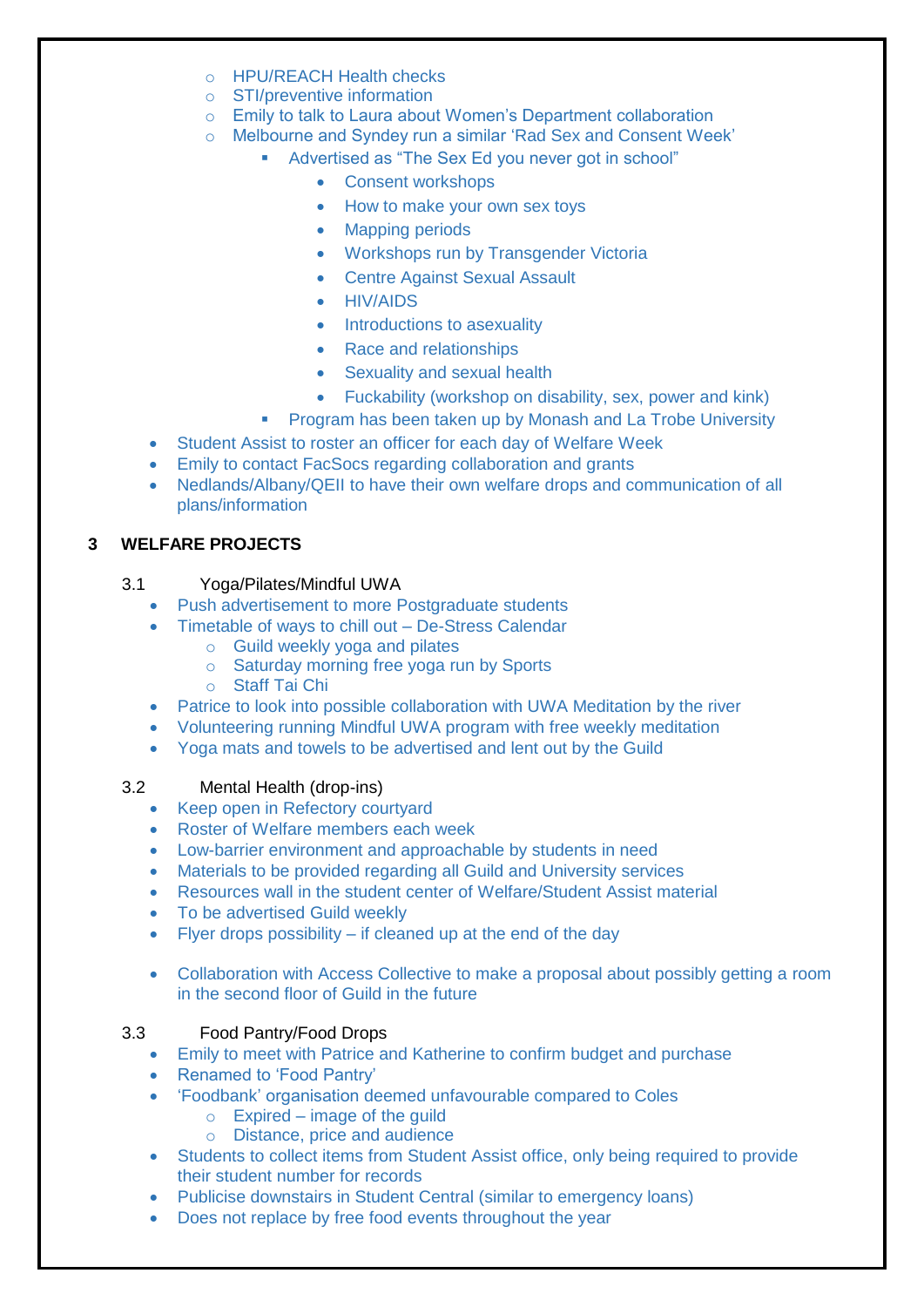- Amount of food given out is determined case by case, rather than set packs
	- Advertise with Pantry accepting donations from organisations and students
		- o 70% of students below poverty line, if you're one of the 30% please donate
- Offer FacSocs and clubs to donate the money from charity events to this cause/Student Assist/Welfare instead of external organisations
- Emily to contact Coles, IGA, Lawleys etc to for possible collaboration, donations and sponsorship
- Maddie to sort out Guild credit card access
- ALVA and Dentistry food drops (fresh fruits/biscuits etc) during folio weeks  $\circ$  Emily to look into – talk to Honny (coordinated the first round of food drops)

## 3.4 Sleep Out/Homelessness

- Collaboration between Welfare and PAC for Social Justice Week coordinated by Hannah Matthews
- Sleep Out on Oak Lawn
- Raise awareness of student homelessness
- Hannah and Emily to contact Volunteering for collaboration
- $\bullet$  May 9<sup>th</sup> as proposed date

# 3.5 Promotion

- Social media Emily to talk to Elise and Sarah regarding strategies
- Offering a variety of methods for people sharing their experiences
	- o Online and in person
	- o Low-barrier, easily accessible
- Weekly section in guild weekly
	- $\circ$  Maddie blurb welfare and education
- Emily to talk to FacSocs about inclusion in their newsletters
- Emily to email lecturers and unit coordinators for advertisement of services to students
- Calendar to be drafted with strategy for regular posts

# 3.6 Healthy Eating & Disorders

- HSS collaboration
- Contact dieticians
	- o Kate Fleming
	- o Emily to obtain other contact from Maddie

## 3.7 R U Okay? Day

- HPU collaboration with guest speakers
- Build-in marketing for Mental Health Mind Map
- Flyer drop on the day
- Lead-up to R U Okay? Day weekly ongoing seminars about mental health to be run with speakers from HPU

# **4 WELFARE/EDUCATION CAMPAIGNS**

## 4.1 Know Your Rights

- A guide created by the Education Action Network Emma and Lina
	- o Academic rights
	- o Working rights
		- Paid work
		- **Unpaid internships**
		- Vac-work
		- **•** Volunteering
	- o International student rights
- ECOMS speaker workshop about commerce internships and rights
- Unions speakers invited to promotion events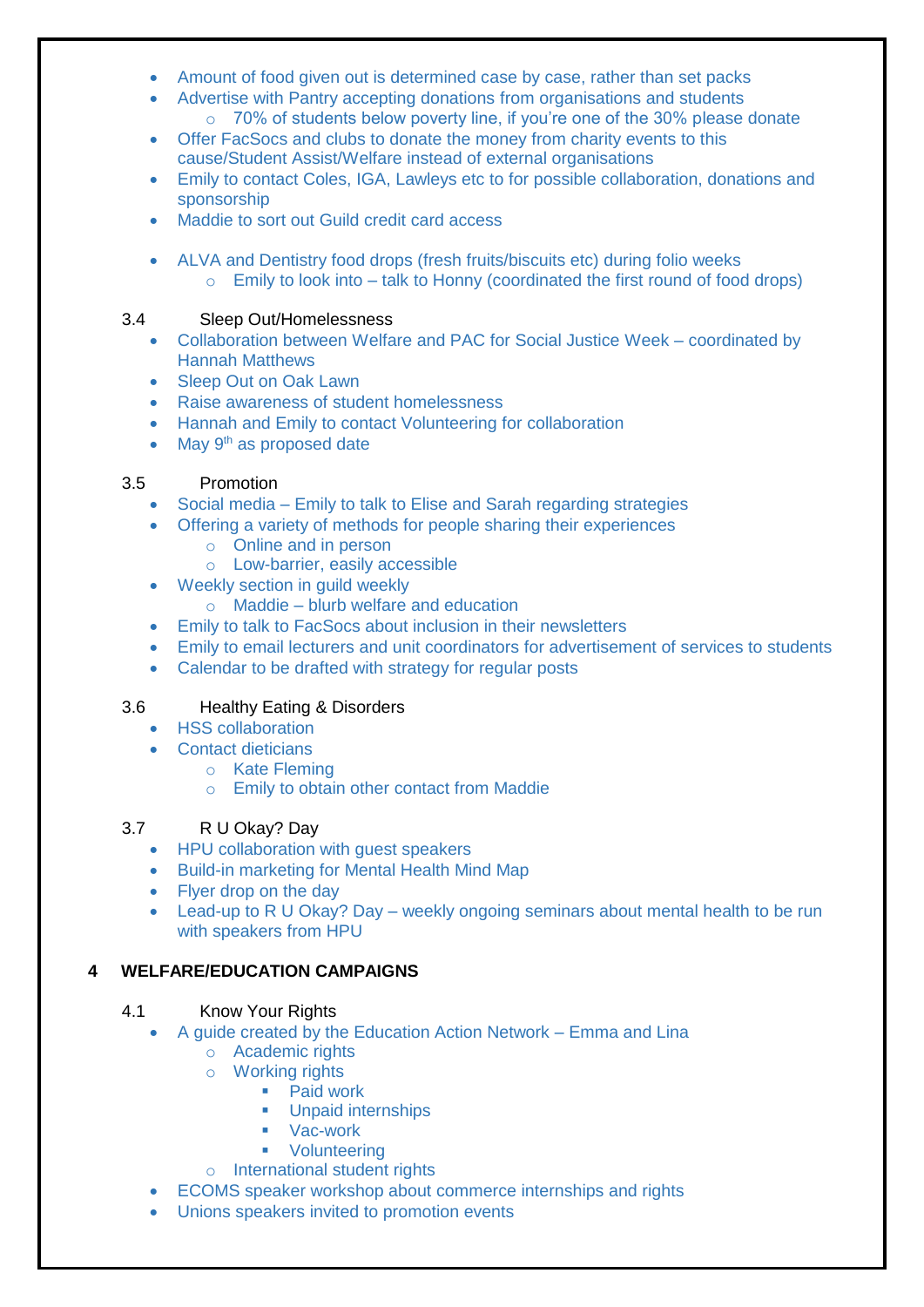- Smaller, more targeted events at study/common spaces
	- o Business school
	- o Med (harassment in hospitals)
	- o Clough
- Panel discussion on broad casual employment

## **5 HPU PROJECTS**

#### 5.1 Zest for Life

- Project done in 2015
- Identifying students at risk of suicide
- How the university can better support students
- Extracurricular tend to be less at risk to suicide
- Maddie to follow up and see if the Guild needs to do more

## 5.2 LDAG (Local Drug Action Group)

- Support systems for students and families of students
- Minimizing the harm and effects of the drugs/alcohol
- Run through Curtin, participating in a survey in study drugs and how they affect students
- Investigating if there is a link between (eg. 3 hour exams and study drug usage) if there are problems in the way that the university teaches
- Student Resilience Project (Non-Guild project)
	- o Peoples mental health/expectations changes from when they first start Uni vs their whole degree
	- o Initial meeting Emily to come with Maddie to talk about Guild collaboration

## **6 GRANTS**

#### 6.1 Applying for grants/In kind support

- FacSocs can apply for grants
- In the past, grants have only been for activities done during welfare week
- Emily to speak to Tom about budget

## 6.2 STRIVE Grants

- \$3000 grants
- $\bullet$  In 2015:
	- o Artificial grass
	- o Umbrellas
	- o Chill-out furniture
- Apply up to 4 times a year
- Grants are not for services rather materials

## **7 OTHER BUSINESS**

- Coin Drops (Chris Hendrickson)
	- o Collection boxes in cafes and common spaces on campus
	- o Collaborate with FacSocs
		- **FacSoc competition for raising money/awareness**
	- o Variety of charities offered
	- o Monthly goal and descriptions of each charity
	- o Trialed in 2015 Social Justice Week

## **8 NEXT MEETING**

• Hopefully in 3 weeks! Thank you guys so much! <3 :)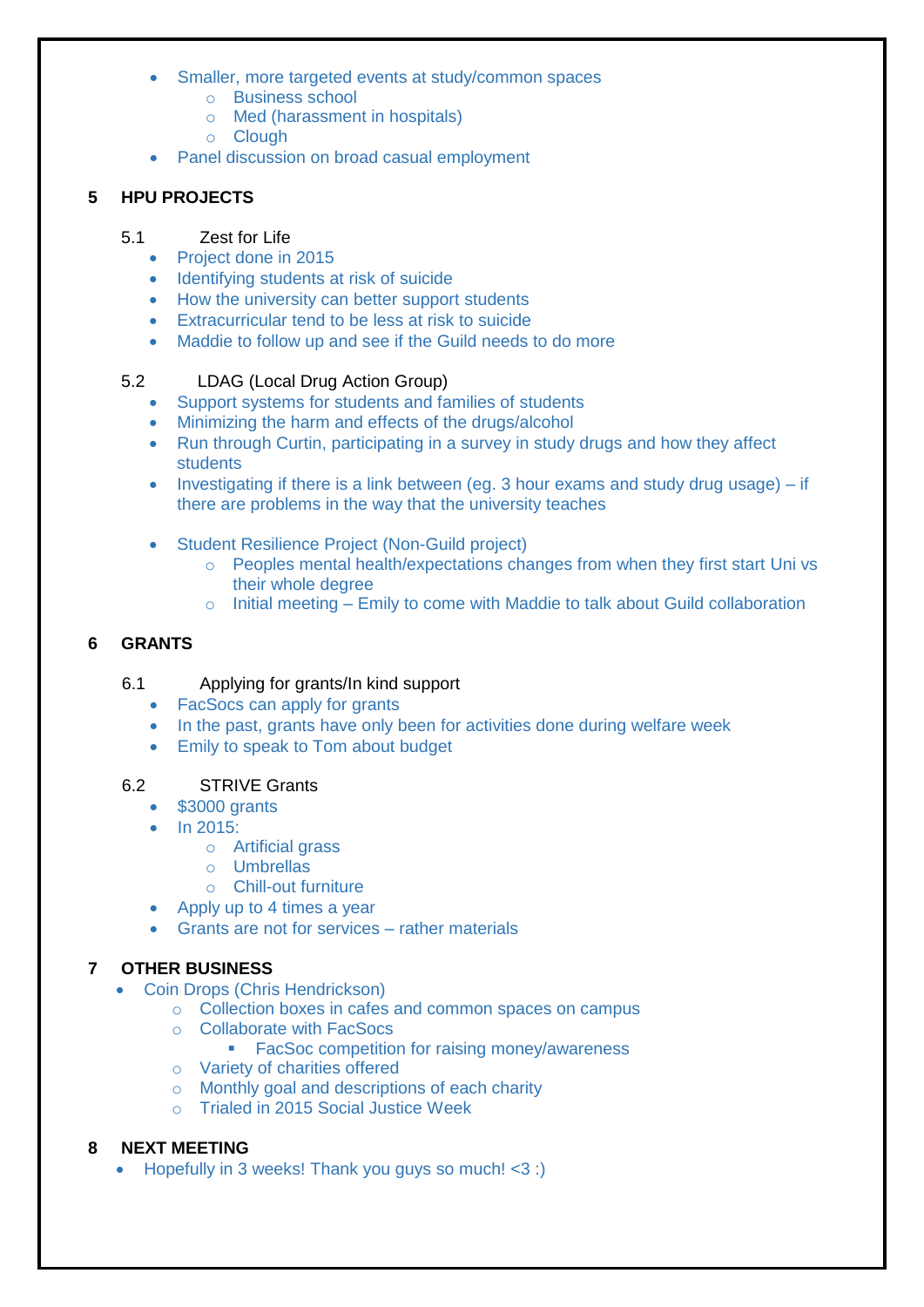

#### **AGENDA UWA Student Guild Welfare & Advocacy Committee 9 th May 2016** Meeting to commence 12pm Venue: Meeting Room 1 (1<sup>st</sup> Floor, South Wing)

### **1 WELCOME AND OPENING**

- 1.1 Welcome
- 1.2 Apologies

### Committee Members:

Emily Law (Welfare Officer) [Chair] welfare@guild.uwa.edu.au<br>Maddie Mulholland (Guild President) entitled approximation of president@guild.uwa.edu.au Maddie Mulholland (Guild President) president@guild.uwa.org/<br>Emma Boogaerdt (Education Council President) ed@guild.uwa.edu.au Emma Boogaerdt (Education Council President) Patrice Mitchell (Student Assist Manager) patrice.mitchell@guild.uwa.edu.au Charles Viska (Ordinary Guild Councillor) vp@guild.uwa.edu.au<br>Steph Munro (Ordinary Guild Councillor) stephanie.munro16@quild.uwa.edu.au Steph Munro (Ordinary Guild Councillor) Chris Hendrickson (Ordinary Committee Member) hendo.63@hotmail.com Pheobe Ho (Ordinary Committee Member) pac-ocm1@quild.uwa.edu.au

### Standing Invites:

Hannah Matthews (Education Secretary) vp-pac@quild.uwa.edu.au Dennis Venning (Environment Department Officer) environment@guild.uwa.edu.au

## **2 WELFARE WEEK**

## 2.1 Monday: Physical Welfare

2.1.1 Healthy Breakfast

**ACTION**: Emily to talk to Blackstone about collaboration with their Wellness Week

## 2.1.2 Eating Disorders/Nutrition speakers

Kate Fleming unable to come **ACTION**: Pheobe to continue to talk to Sue

## 2.1.3 Massages

Curtin Physio faculty unable to provide their services **ACTION**: Emily to send through information for Maddie for poster **ACTION**: Chris to ask his physio contacts \$30ph for 2 hours of massages - \$120 per day **ACTION**: Emily to ask Dentistry what day would suit them best

## 2.2 Tuesday: De-Stress and Rights

2.2.1 Animals – PAW

All sorted! EMP submitted

**ACTION**: Emily to talk to Kasey about PLI grant

2.2.2 Mindful/Chill-out Activities

Chill-out furniture under marquee on Oak Lawn with mindful activities

2.2.3 Know Your Rights

Emma is doing an Education stall at ALVA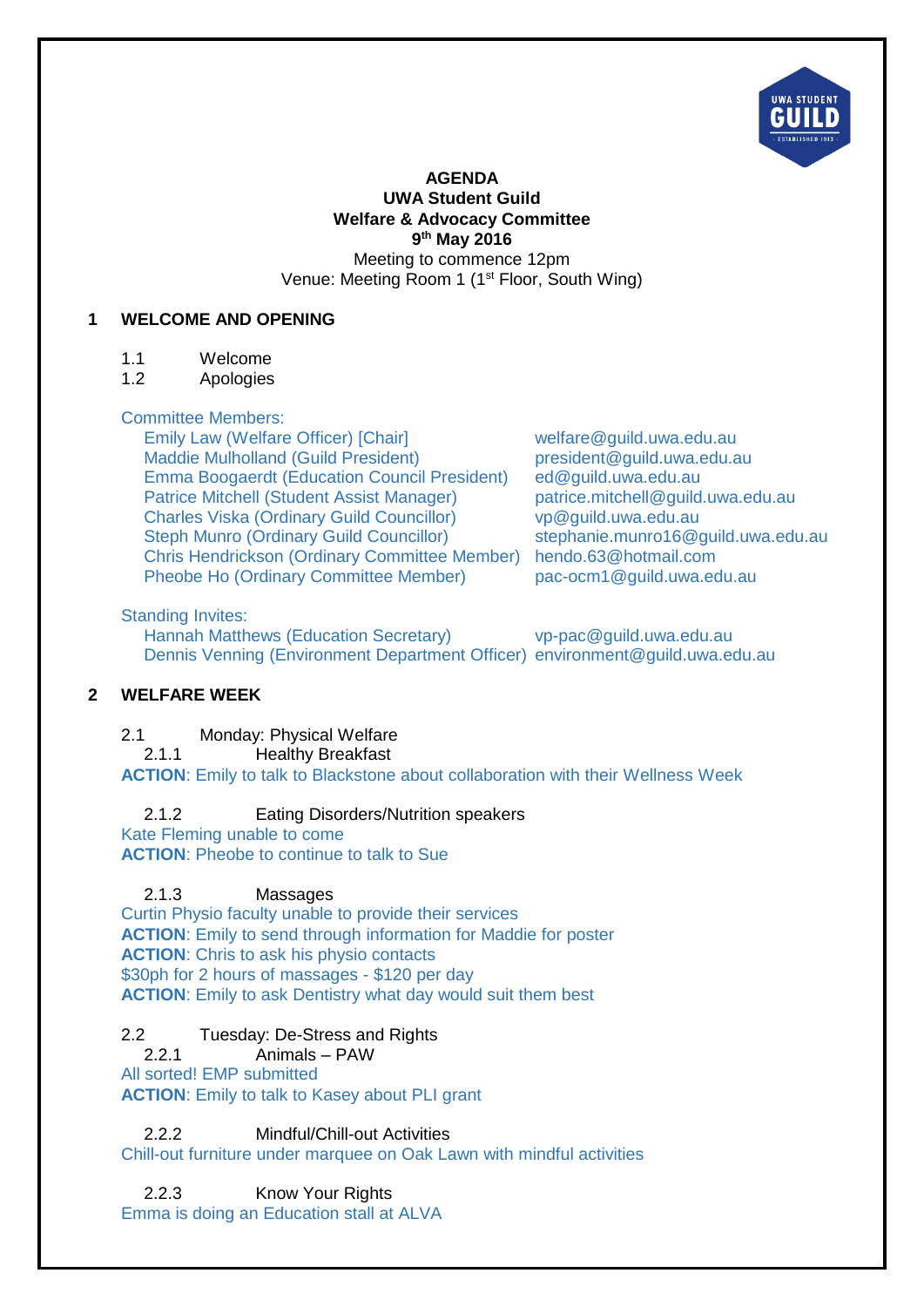**ACTION**: Emily to talk to Emma and Lina about collaboration

### 2.2.4 Swap Meet

**ACTION**: Emily to talk to Kasey and Siobhan about logistics and communication

2.2.5 Pillow Fight!

**ACTION**: Emily to purchase pillows with ISS representative Jacky

## 2.2.6 Relay for Life

EMAS is hosting a pancake breakfast and is launching their Relay campaign **ACTION:** Emily to talk to Matt Schild

# 2.2.7 HPU

Time: 12:45-2:15pm Location: Faculty of Law Courtyard Activities: BAIT and Five Ways to Wellbeing: Mental Health Pledging Peeps: 4-6x BAIT and 4-6x FFS (no training required)

### 2.2.8 Panel/Guest speakers

ECOMS collaboration with HPU and the Access Collective Mental health panel discussion **ACTION**: Emily to talk to Brad and Ashleigh about location/services

### 2.3 Wednesday: Mental Health and Alcohol & Drugs

#### 2.2.8 Welfare Rights & Advocacy Services (Tenancy & Centrelink Legal Education)

#### **ACTION**: Patrice to talk to WRAS about changing time to 12-2pm Wednesday Centrelink Seminar:

- What they can claim;
- · How to make a claim;
- · How to maintain a claim; and
- · How to address frequently faced issues within the system.
- Tenancy Seminar
- · breaking lease agreements;
- dealing with bond disputes; and
- · understanding the obligations and rights of a tenant

## 2.3.2 Resources and Strategies

**ACTION**: Emily to talk to Elise and Patrice about information/resources to provide

## 2.3.3 HPU

Time: 12:00-2:15pm Location: Oak Lawn Activities: BAIT and Think Drink Extravaganza (Standard Drink Pouring) Peeps: 4-6x BAIT and 4-6x FFS

#### 2.3.4 Mathematics Union

**ACTION**: Emily to talk to MU about their 'Figure Painting' event

#### 2.3.5 University Engineers' Club Mindfulness workshop

**ACTION**: Emily to talk to UEC about grants UEC initially planning for Semester 2, however will use Sem 1 to test waters and improve

## 2.4 Thursday: Sex(uality) and Consent

2.4.1 Health Checks

**ACTION**: Emily to talk to REACH to confirm their time from 10am-2pm **ACTION**: Emily to talk to SARC about possible collaboration

## 2.4.2 Workshops/Information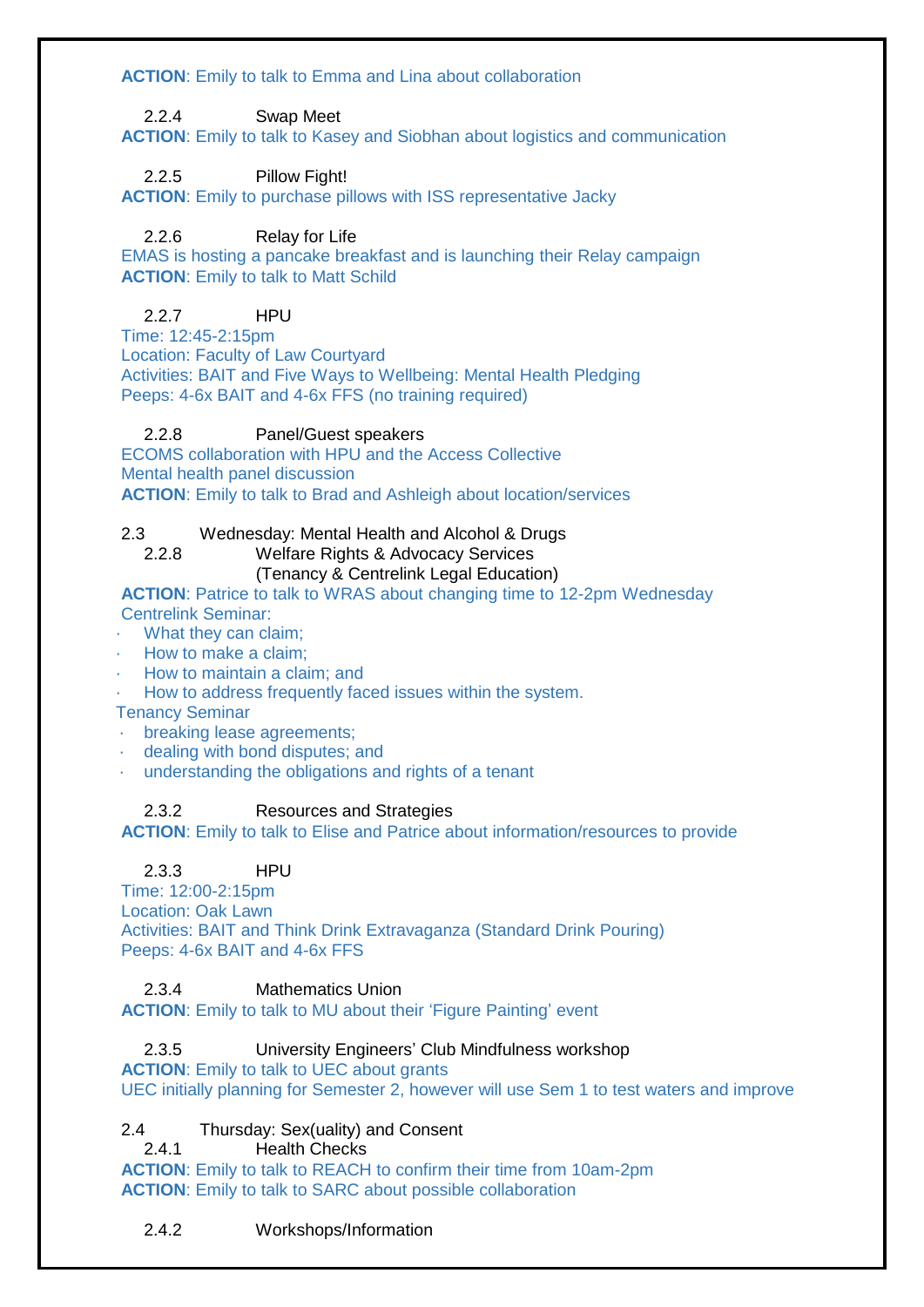#### **ACTION**: Emily to talk to Laura about Women's Department Collaboration

## 2.4.2 Cancer Council Biggest Breakfast

EMAS to run an event for the Biggest Breakfast at 10am

#### 2.5 General

UWAPC – Photography Club – to take photos **ACTION**: Emily to talk to UWAPC about dates and times

## **3 WELFARE PROJECTS**

#### 3.1 Resource Walls

**ACTION**: Emily to talk to Patrice and Elise about materials/relevant information **ACTION**: Emily to talk to Maddie about De-Stress Calendar dates/timetable

#### 3.2 Food Pantry

**ACTION**: Patrice and Emily to talk to Elise about a communication plan Everything ready to go! \$1000 additional grant provided (thanks Hannah!)

### 3.3 Social Justice Week

Monday:

- · Poems on Oak
- UWADU Women's debate

#### Tuesday:

- Social justice club carnival
- · Students For Refugees stall
- Evening: Winter sleep out
- Collection bins, blankets, donations

#### Wednesday:

- · African Union discussion evening
- · UWADU animal ethics debate

#### Thursday:

- McCusker panel indigenous issues & welfare and legal rights
- · Engineers Without Borders hunger games (game of strife, guest speaker and hunger banquet)
- · UWADU queer department

#### 3.4 Coin Drops

**ACTION**: Chris, Em and Dennis to figure out logistics **ACTION**: Emily to talk to Catering and Tavern about aesthetics Suggestions so far:

- · Clubs and FacSocs to pitch their charity of the month
- · Meg: Homelessness donations
- Dennis: effective altruism local
- Schistosomiasis Control Initiative

#### **4 HPU PROJECTS**

No updates to date

#### **5 GRANTS**

Blackstone – Breakfast on Monday UEC – Mindfulness PAW – insurance

#### **6 OTHER BUSINESS**

**ACTION**: Emily to set up a communications plan with Sarah **ACTION**: Emily to meet with Deputies Welfare department Facebook page ideas for posts: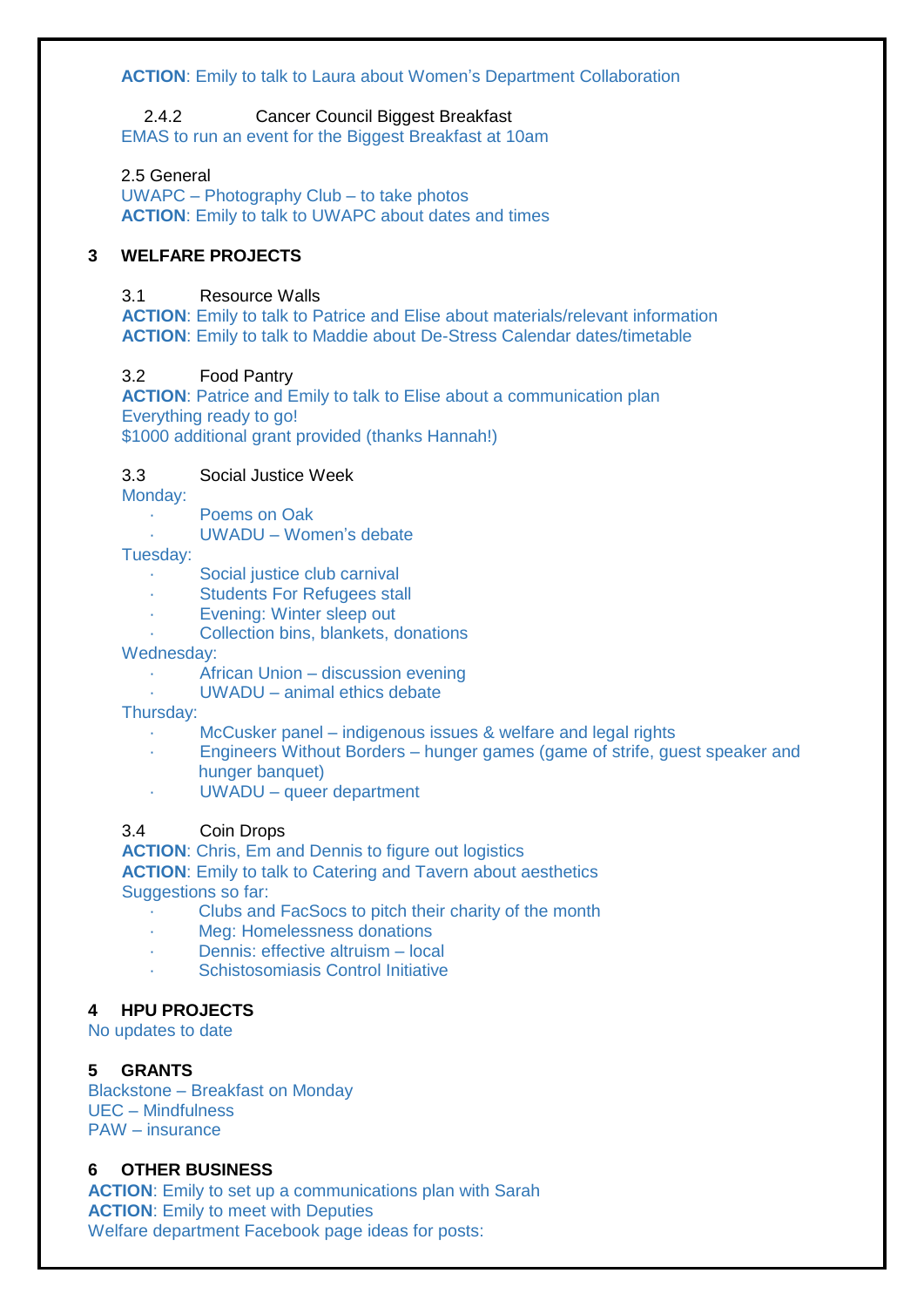- · Current services that are offered on campus
	- o Counselling
	- o Student assist
	- o Loans
	- o UniAccess
	- o Housing support
- · Relevant articles
- Research (within university) mental health education, physical health education)<br>• Relevant policy changes non controversial Government and University
- Relevant policy changes non controversial Government and University
- · General events

Regular posts

Promote if certain clubs are doing welfare events

Student testimonials

Exam timetables

**ACTION**: Emily to talk to Emma and Student Assist to do a FAQ for exams

Student Assist hours discussed

**ACTION:** Patrice to talk to Kelvin about registration forms being redone Concerns from finance about emergency loans to be dealt on a case-by-case basis

## **7 NEXT MEETING**

**TBC**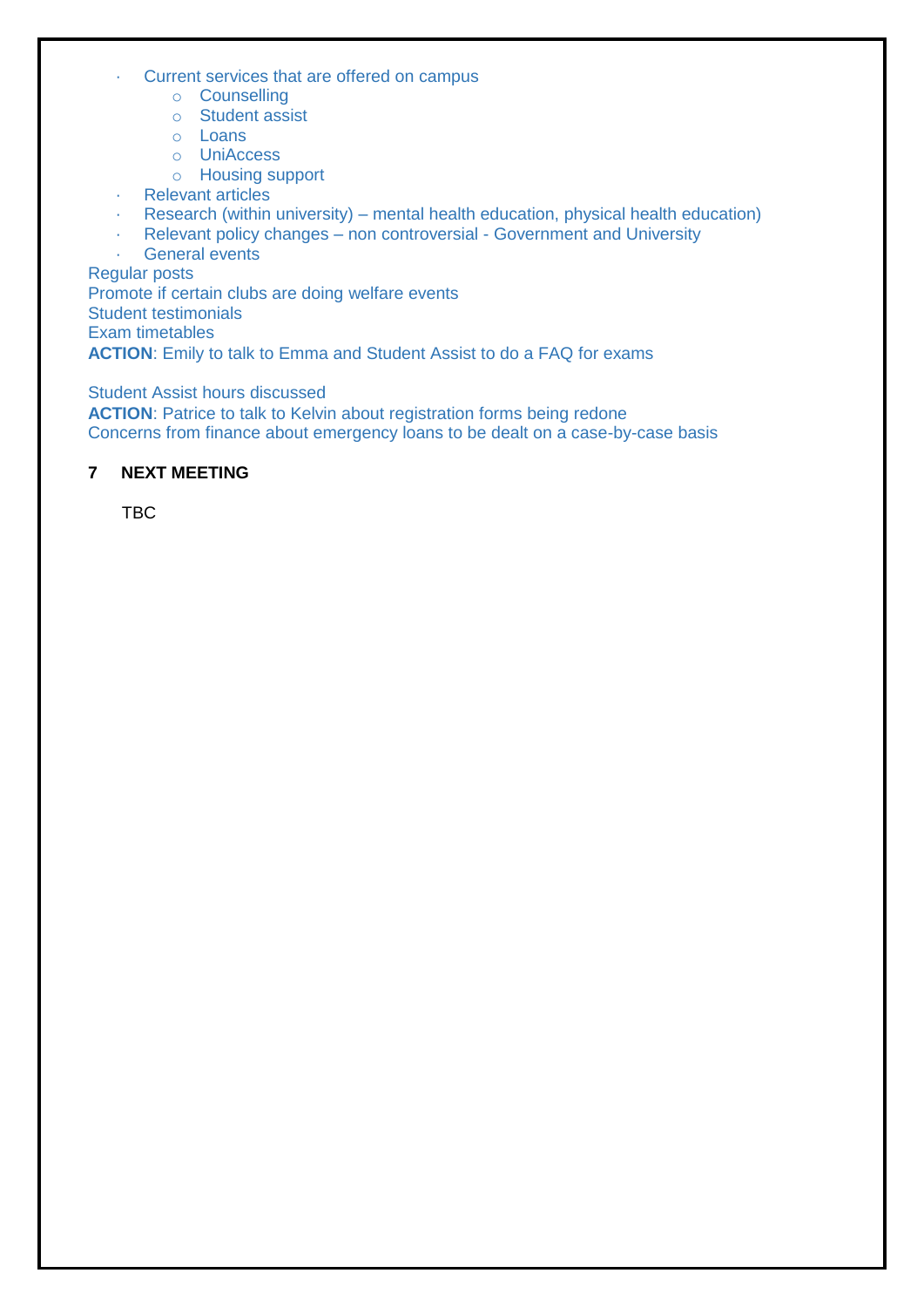

#### **AGENDA UWA Student Guild Welfare & Advocacy Committee 11th August 2016**  Meeting to commence 1pm Venue: Meeting Room 1 (1st Floor, South Wing)

### **1 WELCOME AND OPENING**

1.1 Welcome

### 1.2 Apologies

Emma Boogaerdt (Education Council President) ed@guild.uwa.edu.au Reece Gherardi (Pride Officer) reece.gherardi16@guild.uwa.edu.au Stephanie Munro stephanie.munro16@guild.uwa.edu.au Bronwyn Milkins bronwyn.milkins@uwa.edu.au Emma Boyne (HPU Project Officer) emma.boyne@uwa.edu.au Hannah Matthews (PAC VP) 21295853@student.uwa.edu.au

#### Attendees:

Maddie Mulholland (Guild President) president@guild.uwa.edu.au Patrice Mitchell (Student Assist Manager) patrice.mitchell@guild.uwa.edu.au Charles Viska (Ordinary Guild Councillor) vp@guild.uwa.edu.au Chris Hendrickson (Ordinary Committee Member) hendo.63@hotmail.com Pheobe Ho (Ordinary Committee Member) pac-ocm1@guild.uwa.edu.au

#### Guest Invitee:

Ella Brook (HPU Project Officer) ella.brook@uwa.edu.au

## **2 WELFARE WEEK SEMESTER 2**

**ACTION -** Confirm if we are calling it Mental Health Week or Welfare Week?

- 2.1 Monday: Physical Welfare
	- 2.1.1 Healthy Breakfast

**ACTION –** Emily to contact Fac Socs

Discuss menu - Fruit/bread/granola/omelettes

2.1.2 Eating Disorders speakers

Want it to be more sensitive than last ACTION - Book law lecture Ask HPU, students and experts to be part of panel Pheobe can ask clinicians

2.1.3 Free Food (to be collected the day before from local bakeries/etc)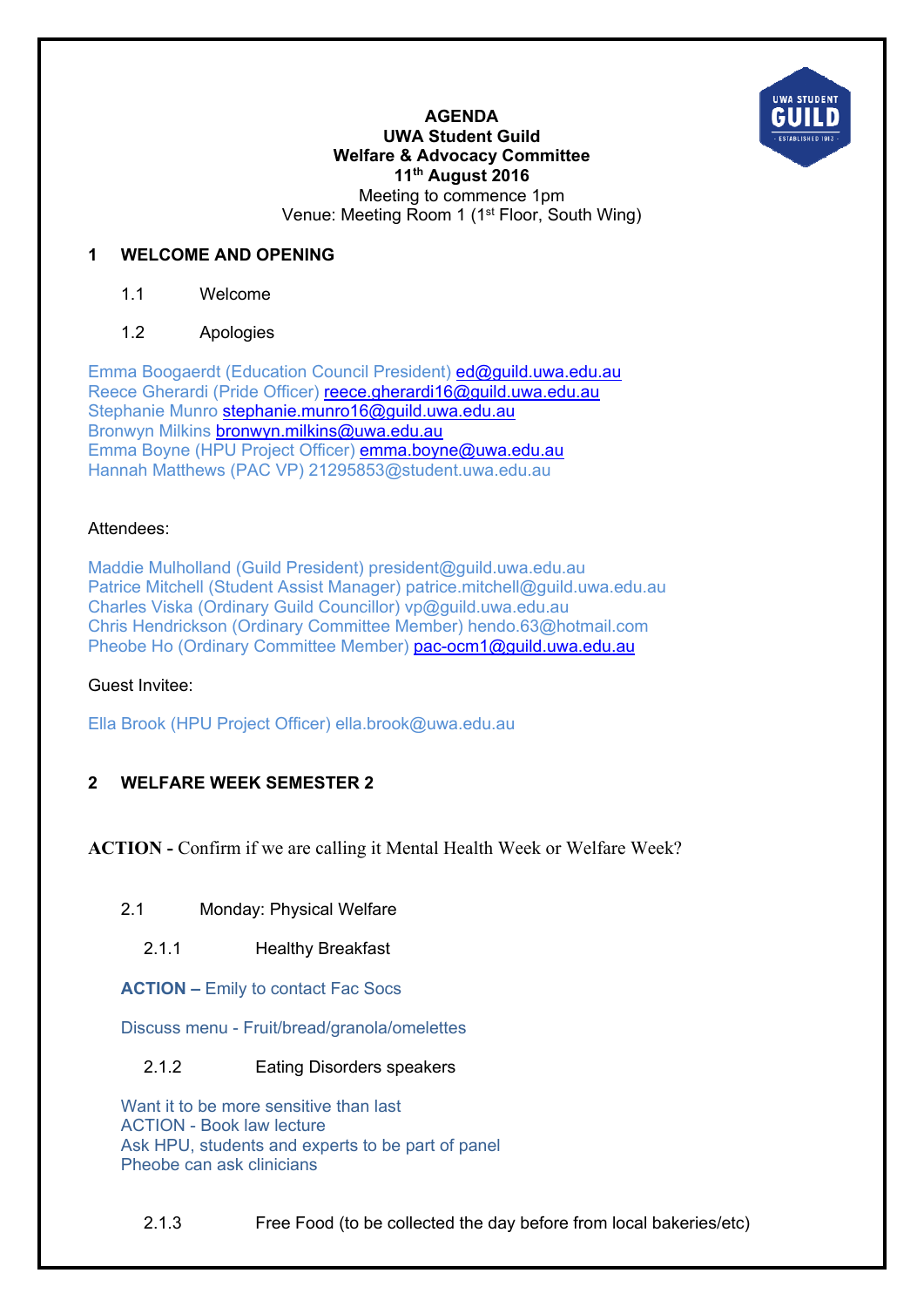ACTION – Patrice to ask finance for Not for Profit Cert Promotion of food pantry Pick up from local bakeries in morning Location - Maybe Student Assist/welfare department can have a table together.

## 2.1.4 Massages

ACTION – Ask Blackstone and Guild Volunteering

### 2.2 Tuesday: De-Stress and Rights

### 2.2.1 Animals – PAW

Confirmed with Reece

### 2.2.2 Mindful/Chill-out Activities

Ref Courtyard with Student Assist Popcorn machine Mindfulness coloring Giant games **Beanbags** HPU- 5 ways to wellbeing

## 2.2.3 Know Your Rights

TBC with Emma

#### 2.3 Wednesday: Mental Health and Alcohol & Drugs

## 2.3.1 Panel/Guest speakers

Emma to confirm speakers Access collective involved? Phoebe to confirm – Angela from North Metro Mental Health

#### 2.3.2 Resources and Strategies

Emily compiling flyers- How to study with mental health, how to get a job etc. Library initiative – how to find books with a sensitive topic Leaked college textbook online? Info for religious LGBT students- you are more than your religion

#### 2.4 Thursday: Student Poverty (PAC Collab) & Health Checks 2.4.1 Health Checks

Reach confirmed by Emily – HPU – Pitstop – TBC (Might not be able to attend due to other commitments)

## 2.4.2 Workshops/Information

Ask Fac Socs HSS contact –Healthy eating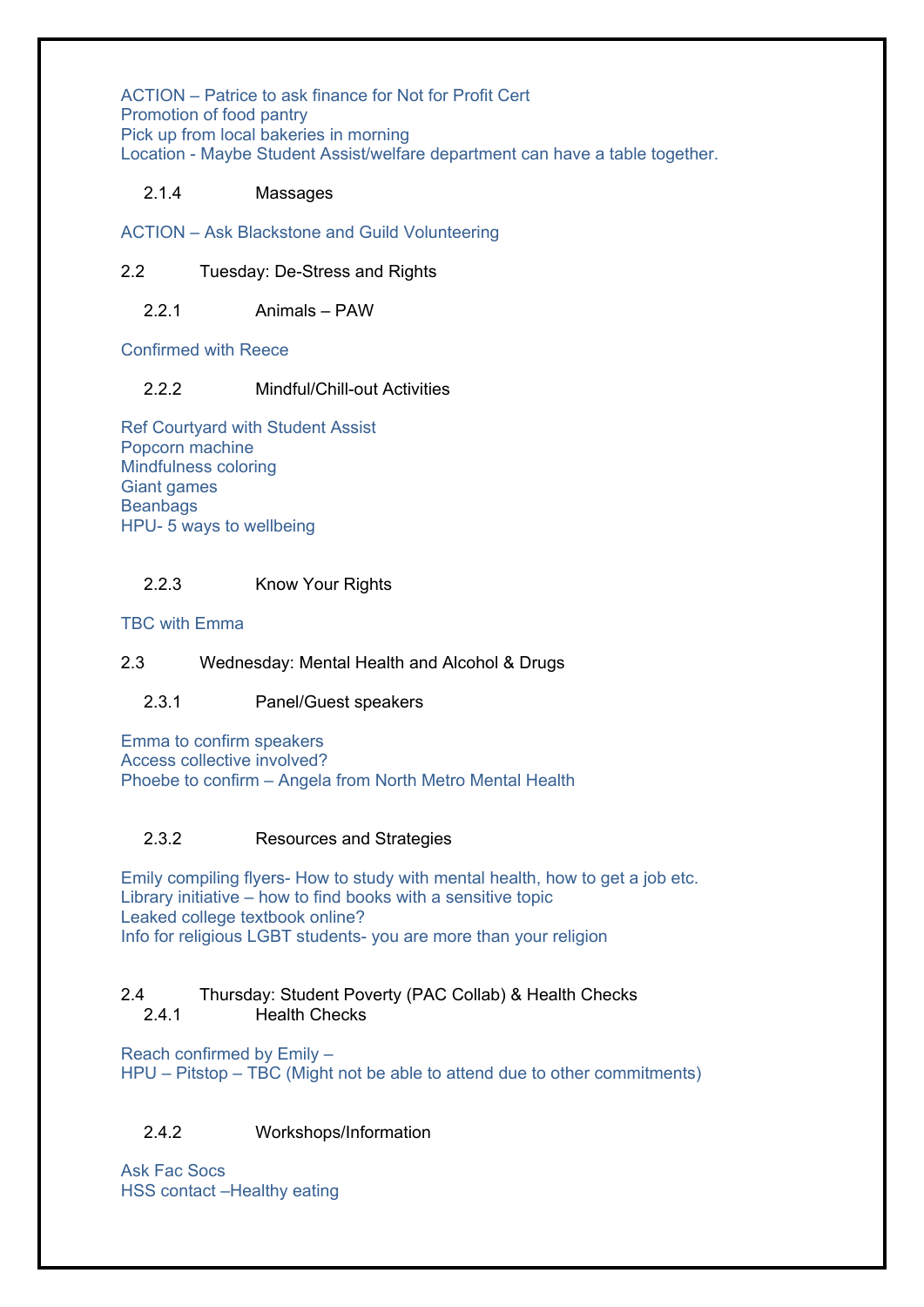## 2.4.2 PAC Stunt

Student Poverty (PAC Collab) TBC

### 2.5 Other Campus

 $2.5.1$  OFII –

Bec Penco – Massages

2.5.2 ALVA

Massages

2.5.3 Albany

**ACTION** - Contact Albany campus – pick up initiatives, offer funding etc

## **3 WELFARE PROJECTS**

#### 3.1 Resource Walls

Welfare related in student centre In progress **ACTION** ask Honny or Afira where?

## 3.2 Food Pantry

Spent \$444.59 so far Also received donations Coms plan – posters, FB etc

### 3.3 Coin Collection

In progress **ACTION** – Chris to speak with Jack Go towards Prosh and Relay then other on campus charities. **ACTION** - Speak with Madeline (creative)

#### 3.4 R U Ok Day

Start from weeks running up to R U OK day Ongoing awareness Emily's decals may be used ?

3.4.1 Material drops (Lecture Theatre flyer drops)

Posters, stickers